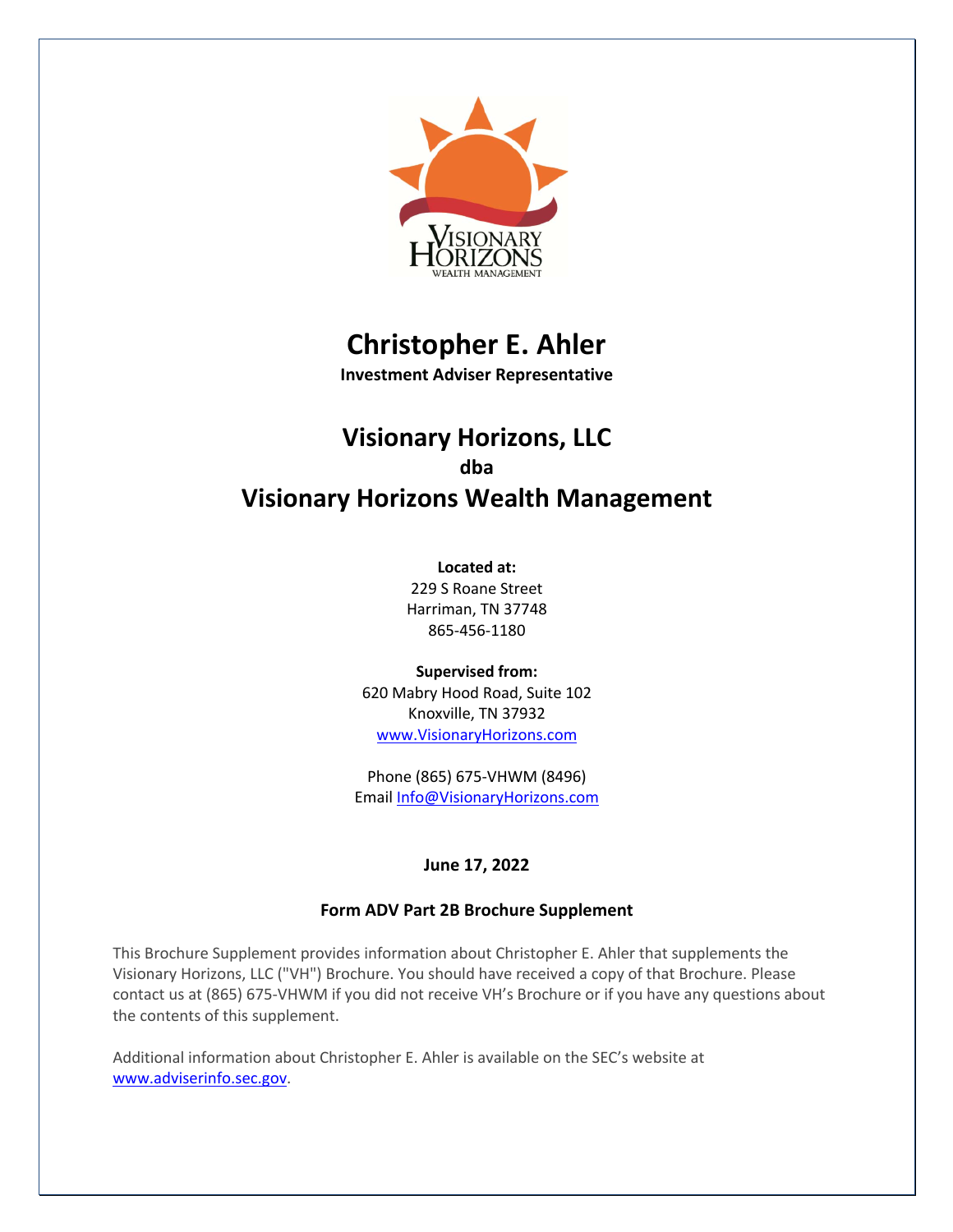Visionary Horizons, LLC Form ADV Part 2B Page 2

#### **Educational Background and Business Experience - Item 2**

**Christopher E. Ahler**

Born: 1974

**Education Background**

- B.A., Psychology, University of Tennessee (1996)
- MBA, Business Administration in Finance, International University of Monaco (2007)

#### **Employment History**

- Public Employee, The City of Harriman, 12/2021 to Present
- Investment Adviser Representative, Visionary Horizons, LLC, 11/2010 to Present
- Registered Representative, Purshe Kaplan Sterling Investments, 11/2006 to Present

#### **Disciplinary Information - Item 3**

Mr. Ahler has not been involved in any reportable disciplinary events.

#### **Other Business Activities - Item 4**

Mr. Ahler is separately licensed as registered representative with Purshe Kaplan Sterling Investments ("PKS"), a securities broker/dealer registered with the Securities and Exchange Commission and the Financial Industry Regulatory Authority ("FINRA"). As a dually licensed representative, Mr. Ahler will receive commissions for the purchase and sale of securities, variable life insurance and annuity products. This commission revenue is separate and in addition to revenue received from advisory fees. This arrangement represents a conflict of interest due the potential receipt of dual forms of compensation. VH has policies and procedures in place to monitor all client transactions and all client transaction costs will be disclosed to the client.

Mr. Ahler is also a licensed insurance agent and earns commissions for the sale of insurance products. The receipt of dual compensation creates a disclosable conflict of interest. The firm expects that clients to whom it offers advisory services may also be clients for whom Mr. Ahler acts as an insurance agent. Clients are instructed that the fees paid to the firm for advisory services are separate and distinct from the commissions earned for placing the client in insurance products. Clients to whom the firm offers advisory services are informed that they are under no obligation to use the firm's Associated Persons for insurance services and may use the insurance brokerage firm and agent of their choice.

Mr. Ahler is separately employed by the City of Harriman. In this capacity, Mr. Ahler is involved in the day to day operations of the city council, mayor, and city manager to manage the flow of tax revenue